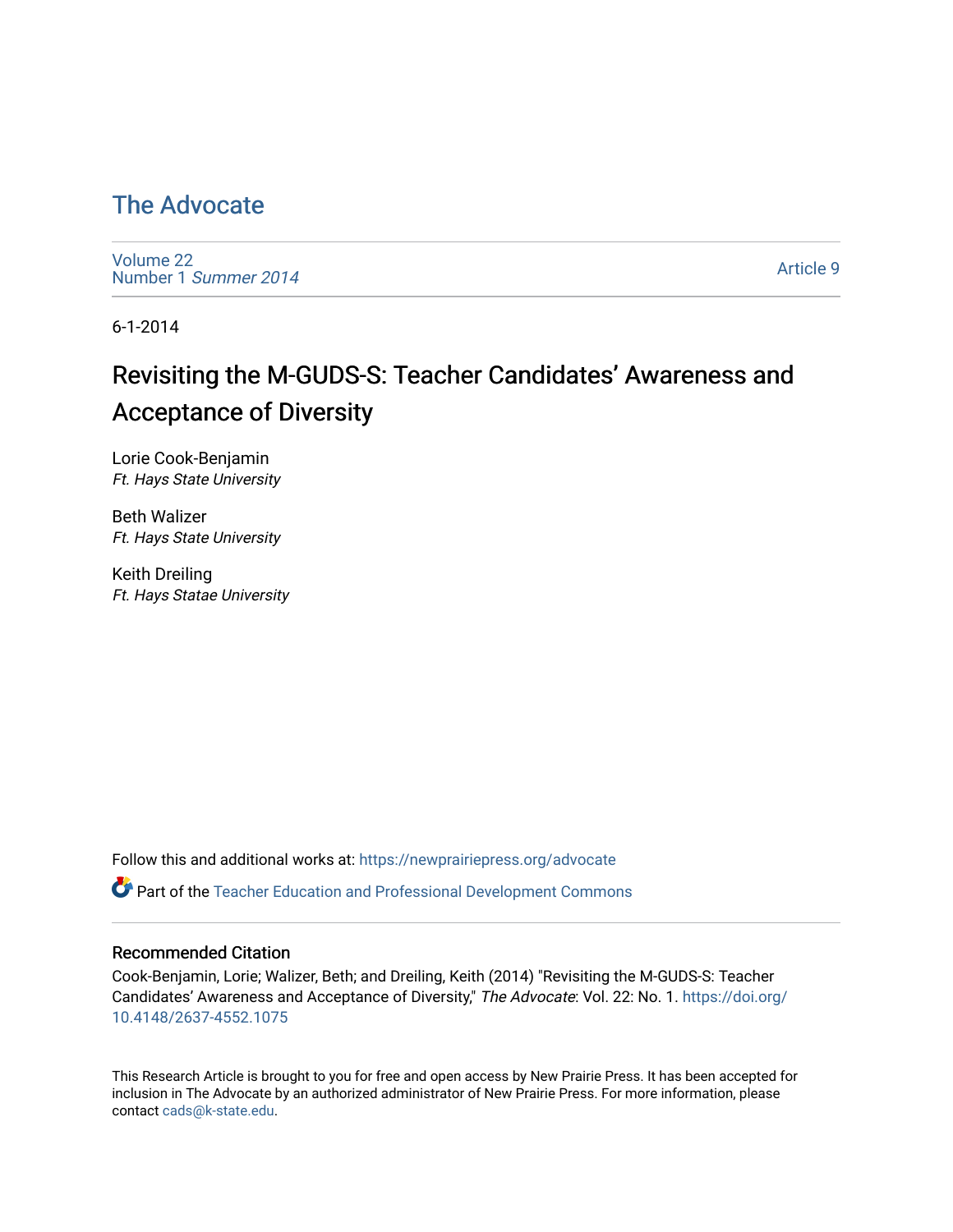#### Revisiting the M-GUDS-S: Teacher Candidates' Awareness and Acceptance of **Diversity**

#### Abstract

Introduction: As shared in our article published in the spring 2013 issue of The Advocate Journal, schools of education are concerned about the best way to provide teacher candidates with clinical-based (also referred to as "field" in the literature) experiences that meet accreditation outcomes. In the Report of the Blue Ribbon Panel on Clinical Preparation and Partnerships for Improved Learning (NCATE, 2010), ten research-based principles created a framework for clinical-based practices.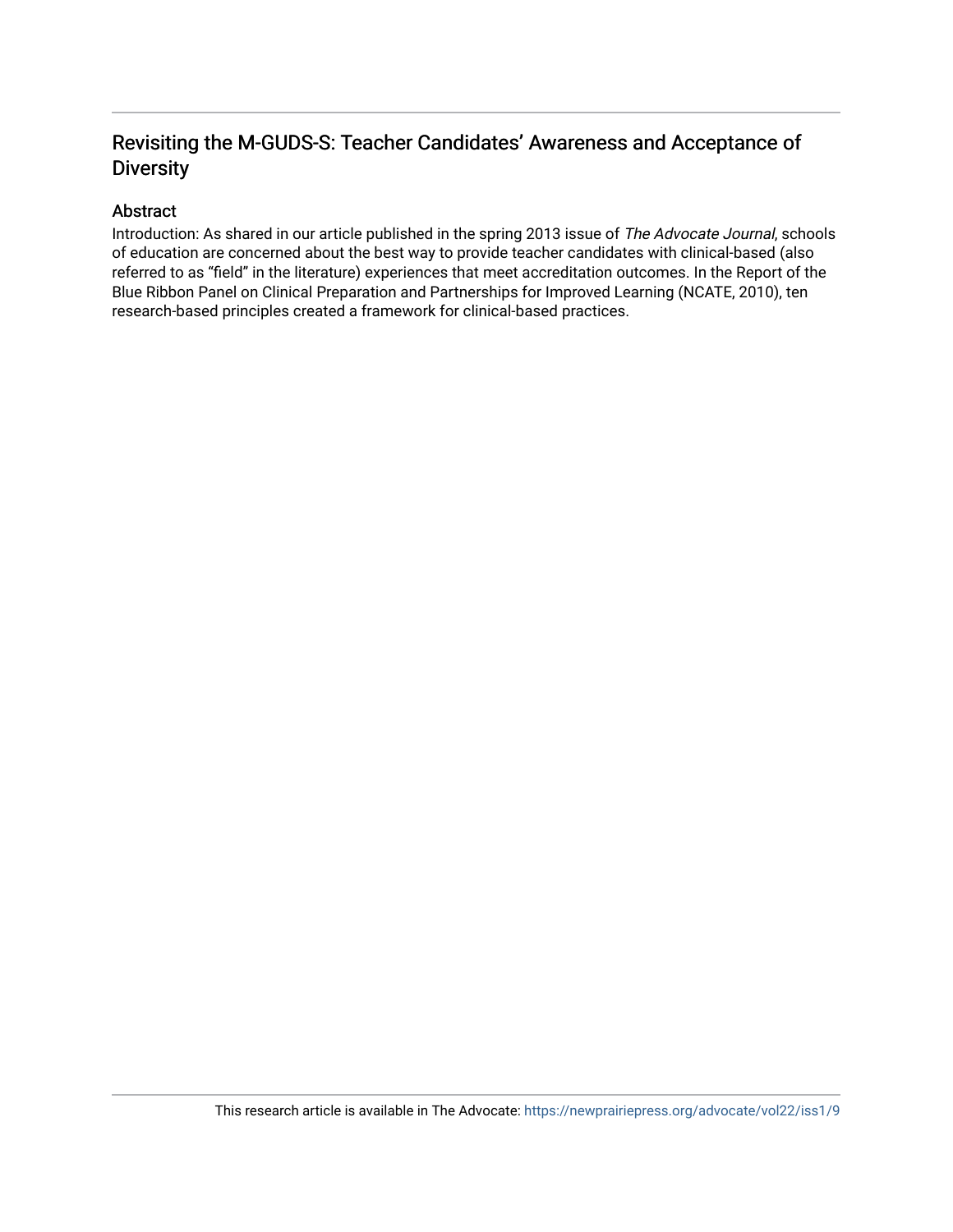# **Revisiting the M-GUDS-S: Teacher Candidates' Awareness and Acceptance of Diversity**

**Lorie Cook-Benjamin Beth Walizer Keith Dreiling Ft. Hays State University**

## **Introduction**

As shared in our article published in the spring 2013 issue of *The Advocate Journal*, schools of education are concerned about the best way to provide teacher candidates with clinical-based (also referred to as "field" in the literature) experiences that meet accreditation outcomes. In the *Report of the Blue Ribbon Panel on Clinical Preparation and Partnerships for Improved Learning (NCATE, 2010), ten research*based principles created a framework for clinical-based practices. In this follow-up study, two of the ten principles are addressed in this companion paper – opportunities for candidates to interact in professional learning communities and application of technology to promote collaboration. To investigate these two principles, this followup study ascertained if the addition of a service-learning component significantly increased or decreased candidates' acceptance of diversity. The service-learning component was offered to candidates through an Internet clinical-based practice. More specifically, this companion paper discusses post-test results for the Miville-Guzman Universality-Diversity Scale – Short Form (M-GUDS-S) regarding data collected prior to the inclusion of the service-learning component to data collected after the inclusion of the service-learning component.

## **Clinical-based Practice**

Teacher education candidates need diverse experiences much like clinicians in the medical field receive before practicing on their own. Unfortunately, diverse clinical experiences and preparations are poorly defined and inadequately supported. According to Franklin Torrez and Krebs (2012), the literature reveals a gap between university teacher preparation and the realities of the K-12 classroom. McIntyre et al. (as cited in Hill, Friedland, & Phelps, 2012) found research on field experiences lacking, while Keengwe (2010) found that diversity classes in higher education are not as effective as they could be due to the disparity between a college's individual program and the aptitude of teachers providing practical and appropriate learning experiences that help develop an appreciation of different cultures and cultural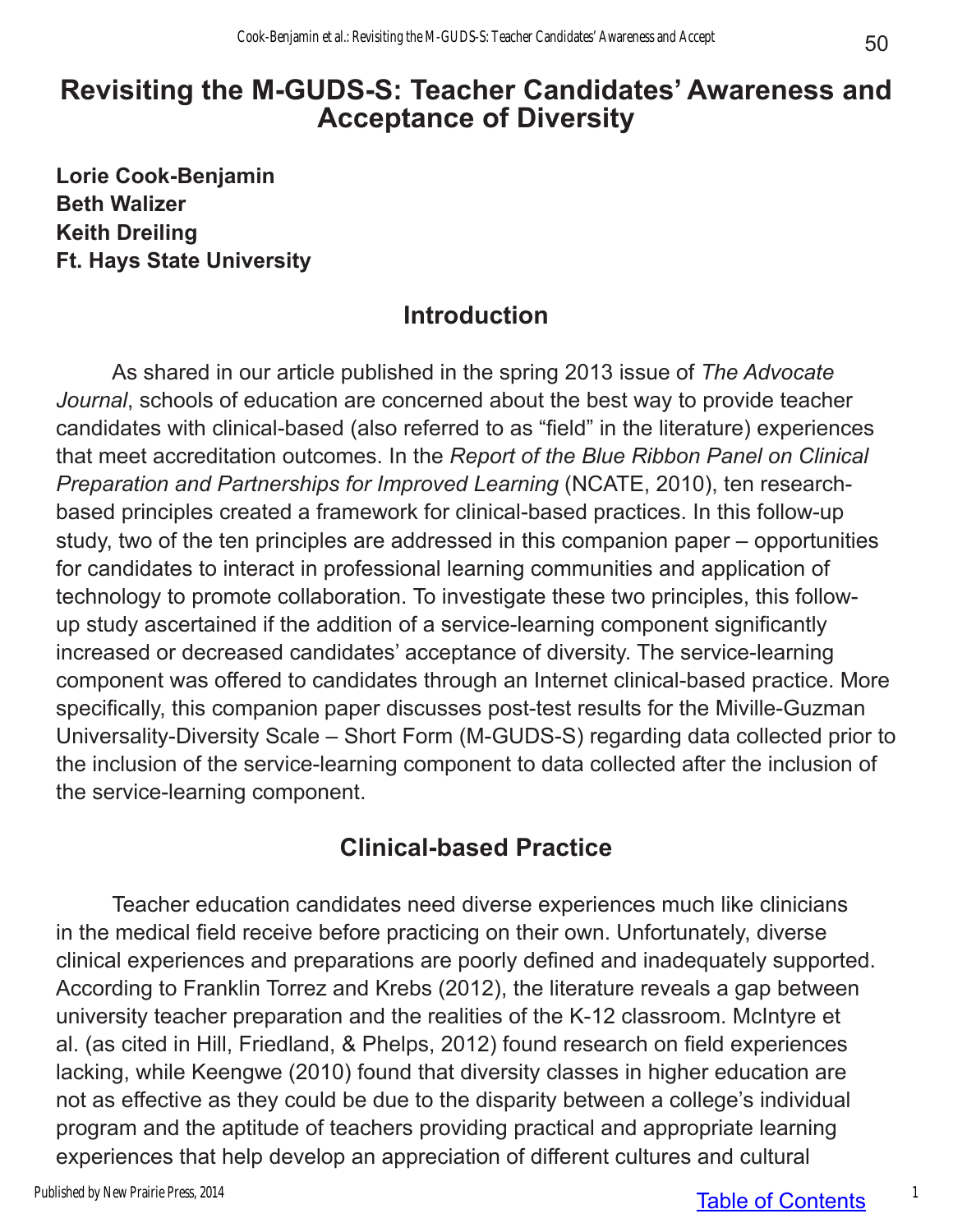experiences. Also, in the review of the literature, Hill, et al. (2012) assessed the influence of clinical or field experiences on teacher candidate perceptions of students, especially perception of students in an urban setting. Their review examined 24 qualitative, 5 quantitative, and 7 mixed studies. Results indicated that teacher candidates viewed their clinical experiences as those which brought about little change or as experiences that reinforced the negative stereotypes previously held by the teacher candidates. "The classroom environment in which the teacher candidate spends her or his field experience is an important element in that teacher's success" (Franklin Torrez & Krebs, 2010, p. 496). The review of literature underscores the need for clinical based experiences which allow teacher candidates to learn about diversity concepts as well as reflect on these experiences. Due to this, the authors determined that adding an Internet service-learning clinical-based practice might increase candidate's acceptance of diversity.

## **Definition and Benefits of Service-Learning**

Bountiful definitions of service-learning exist in the literature. The selected definition for the study was "a teaching and learning strategy that integrates meaningful community service with instruction and reflection to enrich the learning experience, teach civic responsibility, and strengthen communities" (http://www.servicelearning.org/ what-is-service-learning).

Boyle-Baise and Sleeter (2000) found service-learning imparts a greater tolerance for diversity. Service-learning that emphasizes multiculturalism and social justice has the potential to empower candidates to begin deconstructing lifelong attitudes (Baldwin, Buchanan, & Rudisill, 2007). Crabtree (2008) focused on a historical examination in an attempt to link service-learning, civic engagement, and international education. His review of the literature found that community service within the framework of a discipline offered citizenship and social responsibility. An example of positive institutional change was discovered by Bringle, Hatcher, and Muthiah (2010). They examined the benefits of service-learning on the retention of first-year college students. Findings from their study revealed that "…first-year students completing a service-learning course had higher intention to re-enroll at their campus, and that they were more likely to re-enroll the following academic year…" (p. 47). Another benefit of service-learning is student production of research for communities and organizations (Crabtree, 2008). Parker and Altman-Dautoff (2007) stated that "an important learning outcome for service-learning classes is cognitive learning…" (p. 40).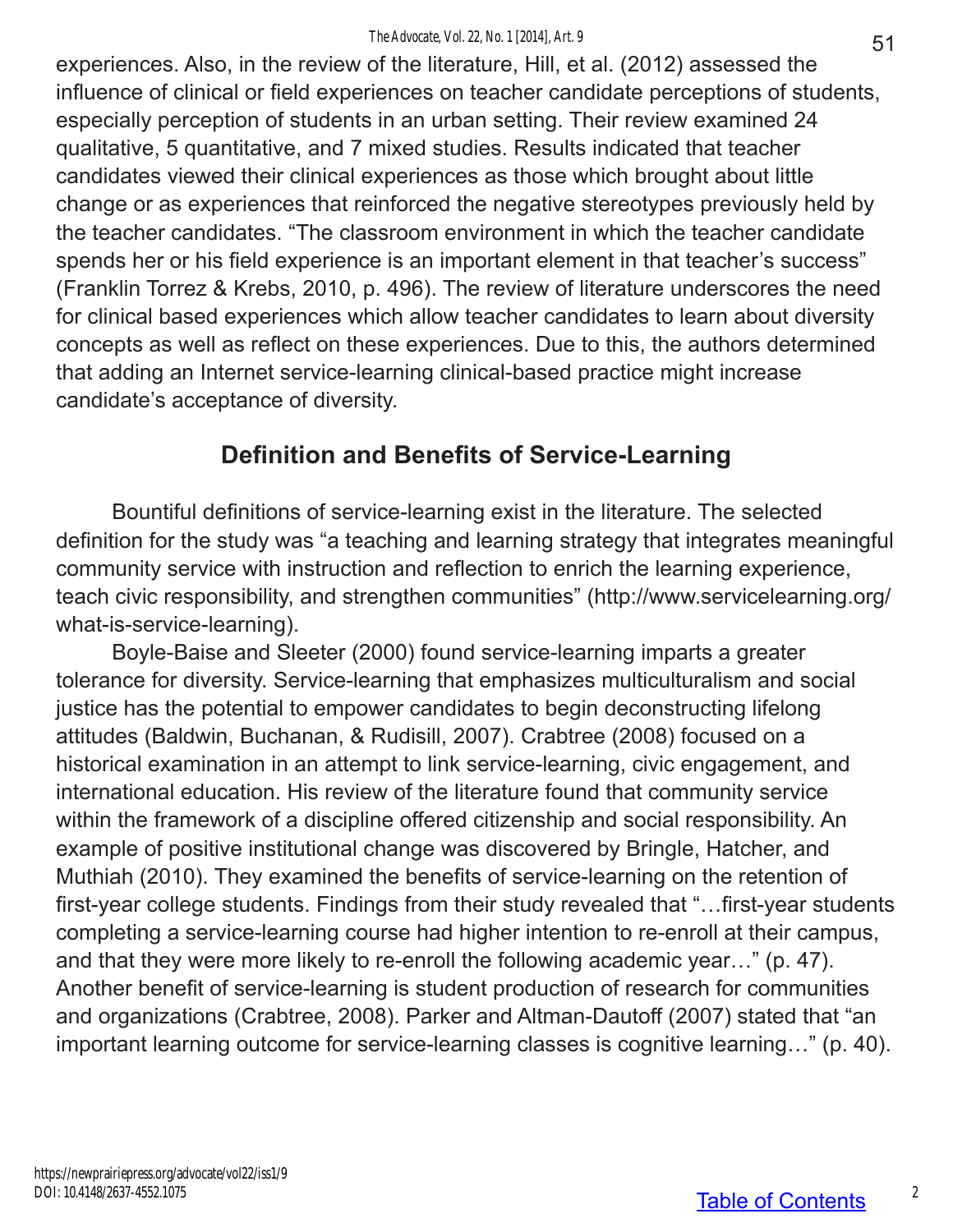### **Purpose**

The purpose of this follow-up study was to compare and contrast post-test data on teacher candidates' awareness and acceptance of diversity prior to and after implementation of an Internet service-learning clinical-based practice.

#### **Method**

#### *Design*

The participants included teacher candidates enrolled in sections of a required course called Diverse Learners. Taking approximately 10-15 minutes to complete, the participants electronically filled out the M-GUDS-S in the first week of the course and, again, in the final week of the course. To ensure confidentiality, participants self-created a unique code following a prescribed formula.

The M-GUDS-S was the instrument used to administer a pre- and post-survey. According to Fuertes, Miville, Mohr, Sedlacek, and Gretchen (2000), scores on the M-GUDS have been found to predict students' attitudes toward diversity of people and programs in a college setting. The survey consists of three subscales and 15 questions in which the respondents answered the questions using a five-point Likert scale. The first subscale is called Diversity of Contact. It examines students' interest in participating in social and cultural activities. Relativistic Appreciation, the second subscale, refers to the extent to which students value the impact of diversity on selfunderstanding and personal growth. The third subscale, Comfort with Differences, assesses students' degree of comfort with diverse individuals. Items on this subscale are reverse scored. The original study was conducted between May of 2011 and May of 2012 from six sections of the required course. The companion data was collected between August 2012 and December 2013. Data were analyzed using a paired two sample t-test to determine if there was a significant increase or decrease in scores from the M-GUDS-S pre-survey to the post-survey for each subcategory. In addition, an independent sample t-test (equal variances not assumed) was also conducted, in the follow-up study, to determine if there was a significant increase or decrease in scores from the M-GUD-S post-test for data collected prior to the inclusion of the service component to data collected after the inclusion of the service component. Tests were conducted for each question and for each subcategory.

*Analysis*

The total number of useable surveys was 98 in the original study. A paired two sample t-test was conducted to determine if there was a significant increase or decrease in scores from the M-GUD-S pre-survey to the post-survey for each survey question. Significant increases were found for four questions. There was a significant increase for question 1 from the pre-survey (mean  $=$  4.64, st. dev.  $=$  0.92) to the postsurvey (mean = 4.96, st. dev. =  $0.67$ ) at the 1% level of significance (p-value =  $.001$ , Published by New Prairie Press, 2014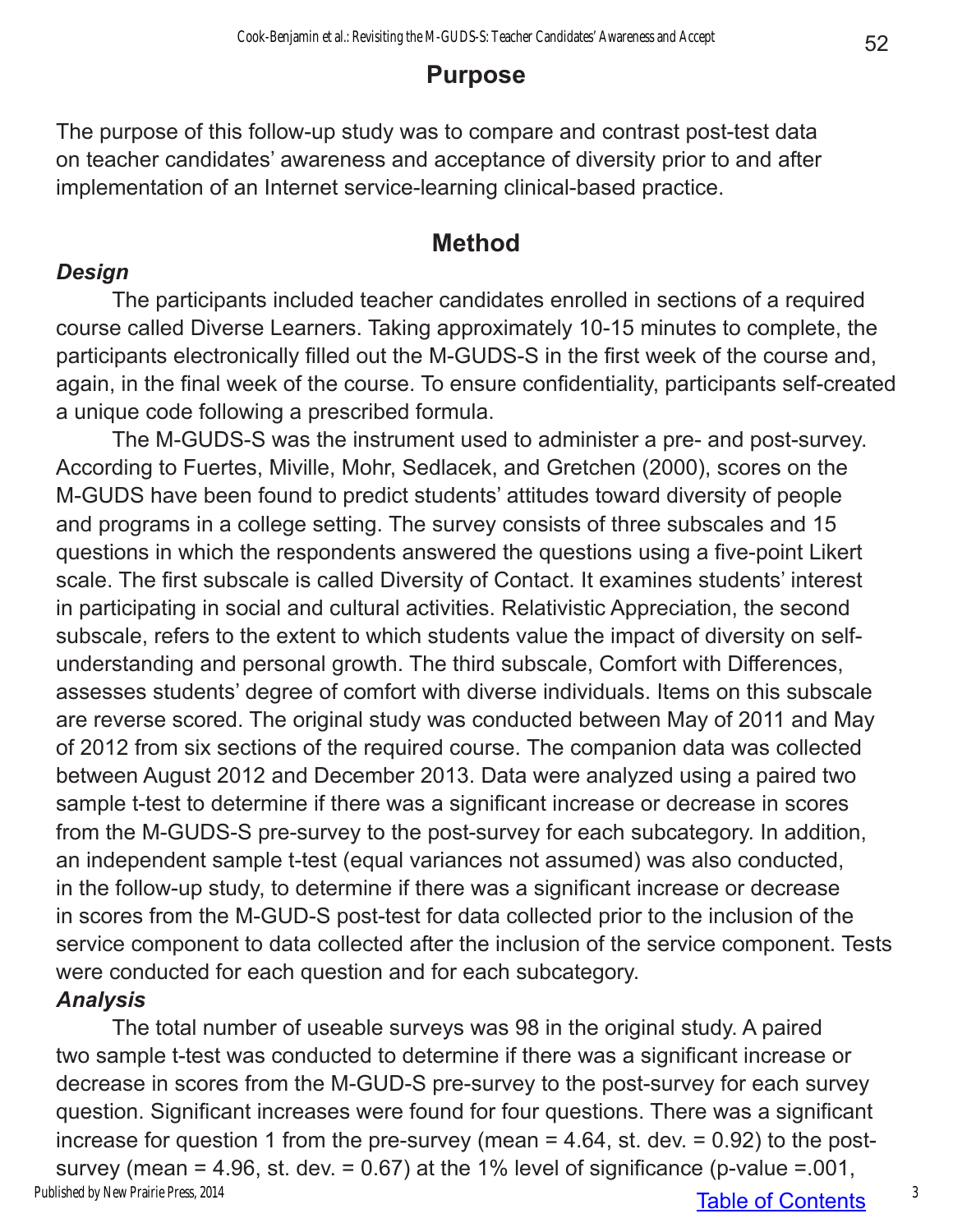$n=98$ ); for question 4 from the pre-survey (mean = 4.19, st. dev. = 1.11) to the poststudy survey (mean = 4.51, st. dev. = 1.08) at the 1% level of significance (p-value  $\le$ .001,  $n=98$ ; for question 5 from the pre-survey (mean = 4.74, st. dev. = 0.92) to the post-study survey (mean = 5.02, st. dev. = 0.92) at the 1% level of significance (p-value  $=$  005, n=98); and for question 13 from the pre-survey (mean  $=$  3.96, st. dev.  $=$  1.19) to the post-study survey (mean  $= 4.24$ , st. dev.  $= 1.09$ ) at the 1% level of significance (p-value =.003, n=98).

A paired two sample t-test was also conducted to determine if there was a significant increase or decrease in scores from the M-GUD-S pre-survey to the postsurvey for each subscale. There was a significant increase for Diversity of Contact from the pre-survey (mean = 4.36, st. dev. = 1.25) to the post-survey (mean = 4.58, st. dev. = 1.14) at the 1% level of significance (p-value < .001, n=490). There was also a significant increase for Relativistic Appreciation from the pre-survey (mean = 4.76, st. dev.  $= 1.02$ ) to the post-survey (mean  $= 4.93$ , st. dev.  $= 0.99$ ) at the 1% level of significance (p-value < .001, n=490).

In the follow-up study, data collected on the M-GUDS-S post-test prior to the inclusion of the service-learning component (n=98) were then compared to data collected after the inclusion of the service-learning component (n=105). Tests were conducted for each question and for each subcategory. Significant increases were found for three questions, and a significant decrease was found for one question. There was a significant increase for question 1 (mean difference=.407, p-value=.003), question 4 (mean difference= .605, p-value=.000), and question 7 (mean difference=.663, p-value=.001) at the 1% level of significance. There was a significant decrease for question 12 (mean difference=-.484, p-value=.008) at the 1% level of significance. No significant differences were found for the subcategories; however, questions 1, 4, and 7 belong to the Diversity of Contact subgroup

After inclusion of the Internet service-learning clinical-based practice, except for one instance, there were similar results in the Diversity of Contact subscale which examines interest in participating in social and cultural activities. However, there was a significant decrease for one question in the Comfort with Differences subscale. This subscale assesses the degree of comfort with diverse individuals. This finding suggests that, although candidates became less comfortable with diverse individuals, the inclusion of an Internet service-learning clinical-based practice may have helped candidates become more aware of the impact of diversity on teaching practices. For example, the Internet partner school for the service-learning clinical-based practice has a high number of poverty children of whom all speak English as their second language. This is in stark contrast to the candidates where the majority of the participants are native English speakers who originate from middle-income households.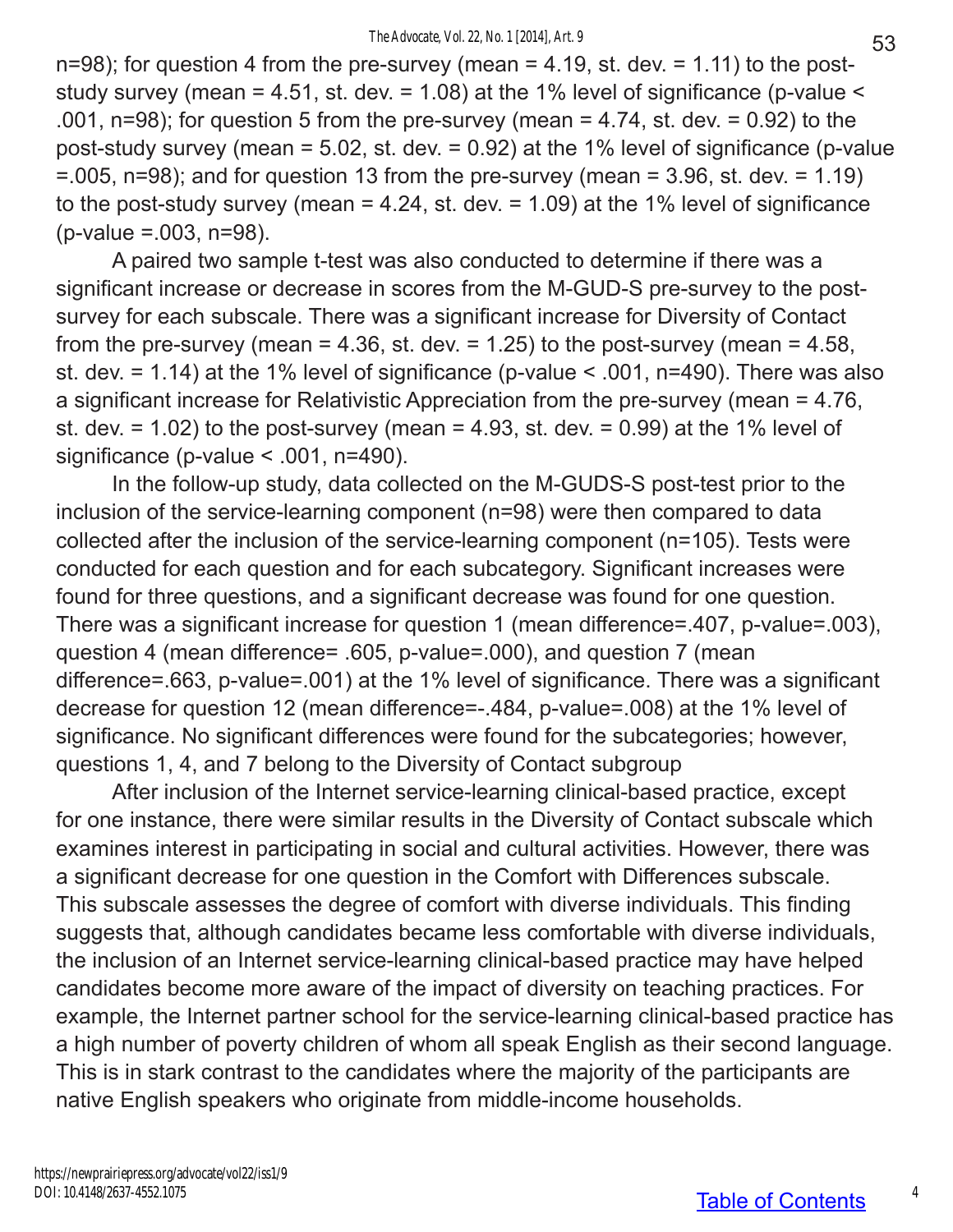### **Limitations**

A limitation of this study includes the number of useable surveys ( $n = 98$ ,  $n =$ 105). Another limitation includes the selection of the participants. All participants were either early childhood unified or elementary education majors. Students choosing these majors may have common attributes which influenced the results. Additionally, due to the participants' voluntary participation in the study, there may be self-reporting bias.

## **Future Implications**

The researchers investigated whether or not the addition of an Internet servicelearning clinical-based practice resulted in the same or higher significant increases regarding teacher candidates' attitudes toward diversity. The follow-up study revealed that inclusion of an Internet service-learning clinical-based practice in a college level diversity course increased teacher candidates' awareness and acceptance of diversity similar to when there was no inclusion of the service component. However, the study revealed one major difference. As measured by the Comfort with Differences subscale, candidates became less comfortable with diverse individuals. This may have been due to the candidates' increased awareness of the types of diversity that would impact their teaching. For schools of education, diverse clinical-based practices must be multiple and scaffolded throughout the entire program to help candidates develop awareness of the types of diversity, such as the participants experienced in our study, but provide additional experiences to allow candidates opportunities to practice differentiating instruction for a diverse population.

## **References**

- Author. (N.D.) What is service-learning? *National Service-Learning Clearinghouse*. Retrieved from *http://www.servicelearning.org/what-is-service-learning*
- Baldwin, S. C., Buchanan, A. M., & Rudisill, M. E. (2007). What teacher candidates learned about diversity, social justice, and themselves from service-learning experiences, *Journal of Teacher Education, 58*(4), 315-327. doi: 10.1177/0022487107305259
- Boyle-Baise, M., & Sleeter, C. E. (2000, Spring). Community-based servicelearning for multicultural teacher education. *Educational Foundations, 14*(2), 33- 50.
- Bringle, R. G., Hatcher, J. A., & Muthiah, R. N. (2010, Spring). The role of servicelearning on the retention of first-year students to second year. *Michigan Journal of Community Service Learning, 16*, 38-49.
- Crabtree, R. D. (2008). Theoretical foundations for international service-learning.